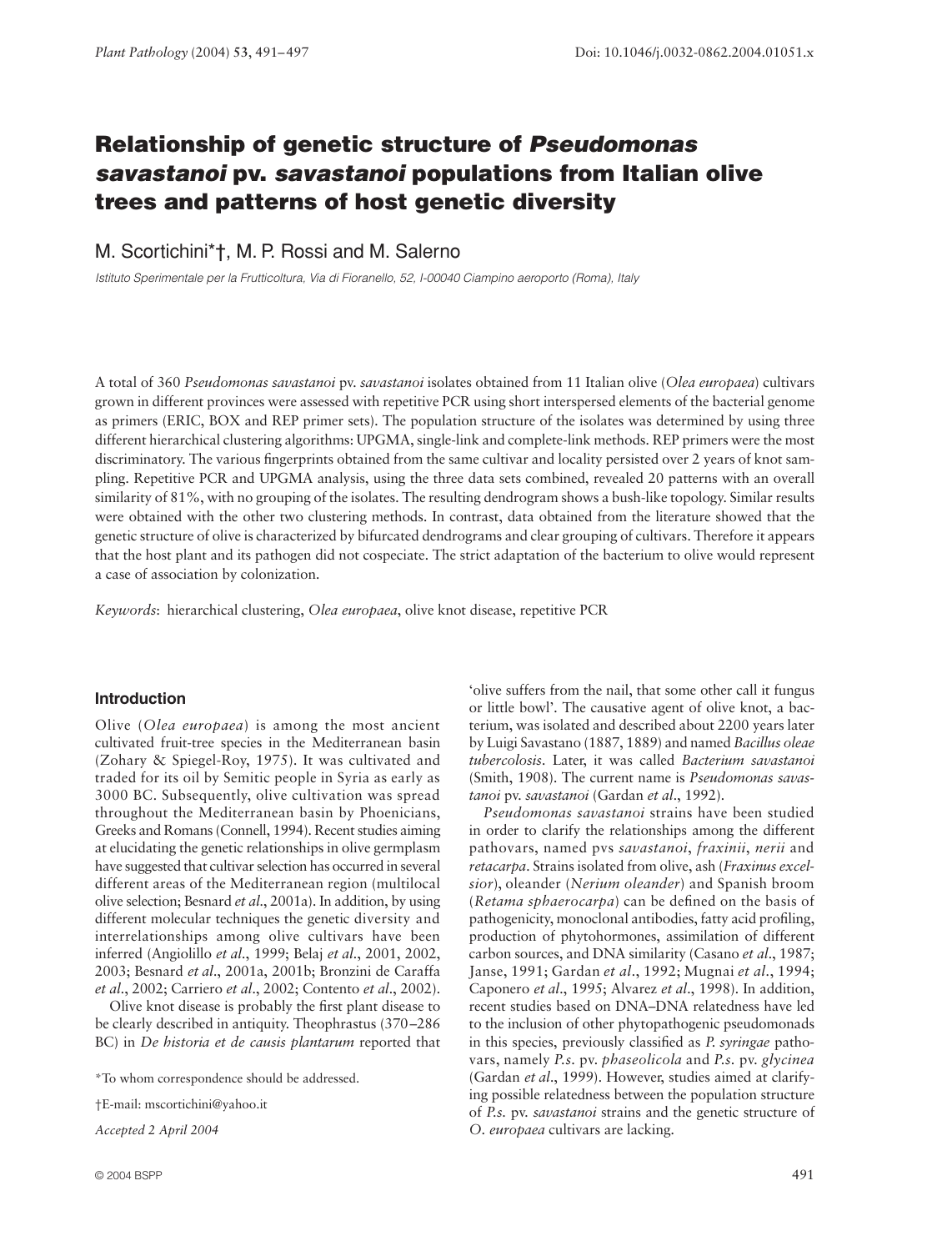Genetic studies on olive germplasm have revealed clear grouping among the major Italian cultivars. Along with cultivars from other Mediterranean countries, different clusters have been identified according to the technique used (Belaj *et al*., 2001, 2002, 2003; Besnard *et al*., 2001a, 2001b; Bronzini de Caraffa *et al*., 2002; Contento *et al*., 2002). In some cases a relationship between local Italian cultivars and the geographic area of their cultivation is evident (Carriero *et al*., 2002; Belaj *et al*., 2003).

Another important aspect to assess in the context of the host plant–pathogen interaction is whether the intimate association between *P.s.* pv. *savastanoi* and *O. europaea* represents an example of coevolution (the host and the pathogen have cospeciated), or if it represents an adaptation of the microorganism to the plant by means of adaptative strategies (association by colonization). Little is known about this subject.

The objectives of this paper were (i) to assess the population structure of *P.s.* pv. *savastanoi* isolates obtained from knots of different olive cultivars grown in different areas of Italy; and (ii) to test if any topological relationship exists between the pattern concerning the population structure of *P.s.* pv. *savastanoi* and the genetic diversity of the host plant.

## **Materials and methods**

## **Isolation and identification of isolates**

Young olive knots taken from olive cultivars listed in Table 1 were used for bacterial isolation. Cultivars were chosen on the basis of the groupings identified in earlier studies of the genetic structure of olive populations. Cultivar Frantoio, utilized throughout Italy, was sampled in several areas representing different provinces. Several local cultivars were also included in the study. Sampling of diseased twigs was performed at each site during spring and autumn (locality  $\times$  cultivar, Table 1) in 2001 and 2002. The samples were obtained by randomly collecting knots from five different trees always within the same  $500 \text{ m}^2$  area of the olive orchard. The trees sampled were always the same. Each knot was processed separately. Small fragments (2–3 mm) of knot were cut aseptically with a sterile scalpel and placed in a sterile mortar containing 5 mL sterile saline (SS: 0·85% NaCl in distilled water). Tenfold serial dilutions were made and 0·1 mL aliquots were spread on nutrient agar (NA; Oxoid, Basingstoke, UK) in Petri dishes and incubated at 25–26°C for 72 h. Preliminary biochemical tests – presence of levan and oxidase, potato soft rot, presence of arginine dehydrolase and tobacco hypersensitivity (LOPAT tests; Lelliott *et al*., 1966) were performed with semitranslucent and flat colonies 1–2 mm in diameter with irregular margins, suspected to belong to *P.s.* pv. *savastanoi*. The identity of putative isolates was achieved by means of a polyphasic approach (Vandamme *et al*., 1996) using SDS–PAGE of soluble whole-cell protein extracts as a confirmatory test (Scortichini *et al*., 2002). A comparison of protein profiles of the isolates was performed including *P.s.* pv. *savastanoi* type-strain NCPPB 639, isolated from *O. europaea* in the former Yugoslavia, and some other representative strains obtained from international culture collections for comparative purposes (NCPPB 1342 isolated in the USA; NCPPB 3335 from France; PD 912 from Greece). Five isolates per sample (one per knot taken from five different trees = 20 isolates per site) were used for the study, making a total of 360 isolates. In addition, for a subset of isolates representing each cultivar and province, a pathogenicity test was carried out by inoculating stems of cv. Frantoio. A loopful of pure culture grown for 48 h on NA

| Olive cultivar | Province                 | Pattern identification          | Isolates per pattern |
|----------------|--------------------------|---------------------------------|----------------------|
| Frantoio       | Rimini (NE) <sup>a</sup> | $e$ (FrRn) $b$                  | 20                   |
| Frantoio       | Perugia (C)              | b ( $FrPg1$ ); d ( $FrPg2$ )    | b: 11, d: 9          |
| Frantoio       | Rieti (C)                | d (FrRi2); g (FrRi1); m (FrRi3) | d: 19, g: 4, m: 6    |
| Frantoio       | Pescara (CE)             | b (FrPg1); d (FrPr2)            | b: 13, d: 7          |
| Frantoio       | Grosseto (CW)            | p (FrGr)                        | 20                   |
| Frantoio       | Viterbo (CW)             | p (FrVt1), q (FrVt2)            | p: 11, q: 9          |
| Frantoio       | Bari (SE)                | a (FrBa2); f (FrBa1)            | a: 12, f: 8          |
| Leccino        | Perugia (CE)             | h (LecPg)                       | 20                   |
| Leccino        | Chieti (CE)              | h (LecCh)                       | 20                   |
| Correggiolo    | Rimini (NE)              | c (Corr)                        | 20                   |
| Carboncella    | Rieti (C)                | s (Carb1); v (Carb2)            | s: 13, v: 7          |
| Moraiolo       | Chieti (CE)              | $\mathsf{I}$ (Mor)              | 20                   |
| Pendolino      | Chieti (CE)              | r (Pend2): u (Pend1)            | r: 11, u: 9          |
| Itrana         | Roma (CW)                | $n$ (Itr)                       | 20                   |
| Rosciola       | Roma (CW)                | i (Rosc)                        | 20                   |
| Ritornella     | Roma (CW)                | i (Rit)                         | 20                   |
| Coratina       | Bari (SE)                | o (Corat)                       | 20                   |
| Carolea        | Catanzaro (S)            | t (Carol)                       | 20                   |

Table 1 Origin, pattern identification and isolates per pattern of *Pseudomonas savastanoi* pv. *savastanoi* isolates used in this study

a Geographical areas: C, central Italy; CE, central-east; CW, central-west; NE, north-east; S, south;

SE, south-east.

<sup>b</sup>Abbreviation corresponds to name of pattern in Fig. 3.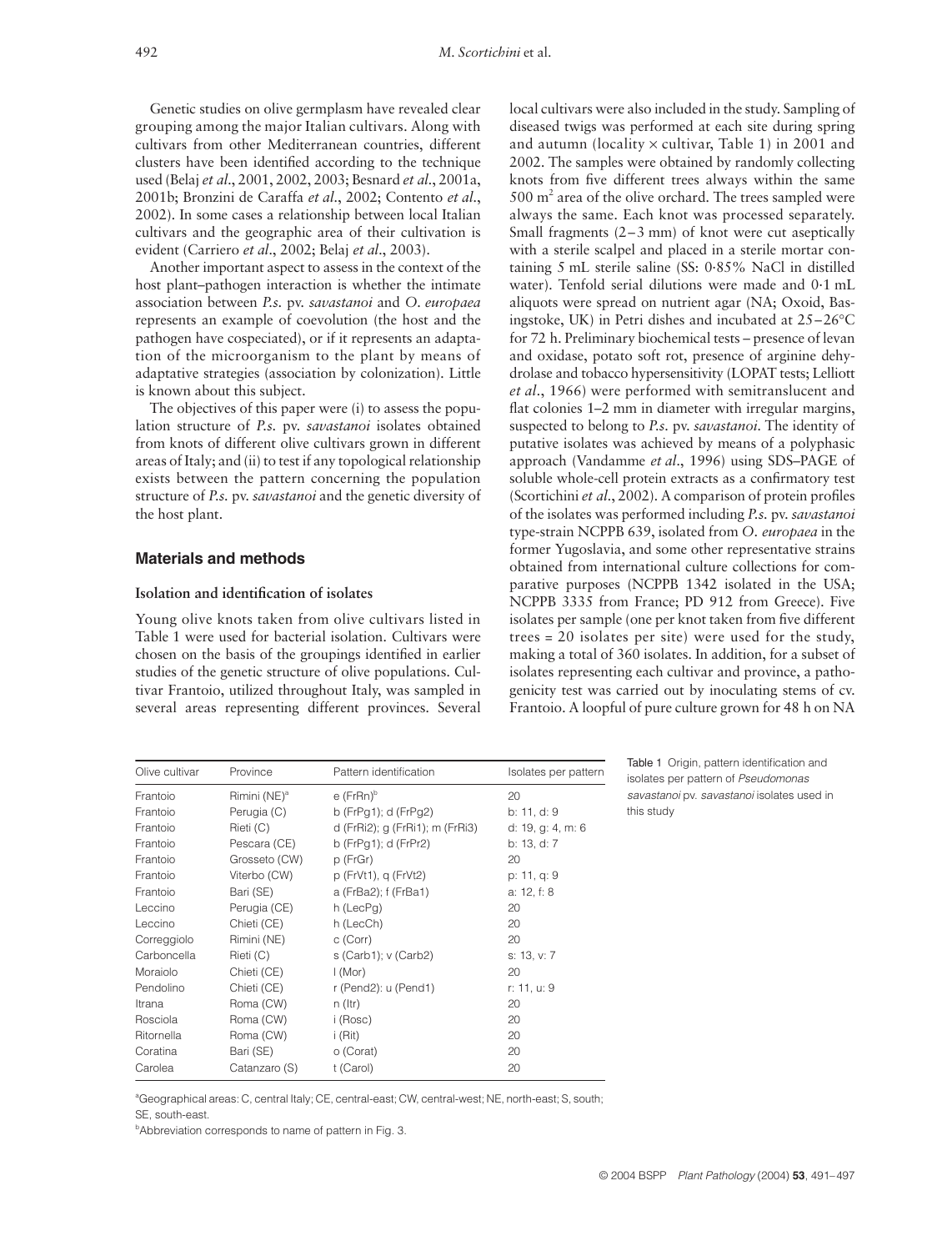at 25–26 $\rm{^{\circ}C}$  was diluted in SS to 1–2 × 10<sup>7</sup> CFU mL<sup>-1</sup>. Inoculum (10–20  $\mu$ L) was injected by hypodermic syringe into the stem of a 1-year-old olive twig in late spring. For each isolate, three twigs were inoculated. Control twigs were injected with SS only. Symptom development was noted for up to 2 months after inoculations.

#### **Repetitive PCR**

The technique described by Smith *et al*. (1995) was used. A loopful of cells from a single colony grown for 48 h on NA was suspended in SS and centrifuged at 12 000 *g* for 2 min. After discarding the supernatant, the pellet was suspended in SS at an optical density corresponding to 1–  $2 \times 10^8$  CFU mL<sup>-1</sup>. The suspension was heated in boiling water for 10 min, then stored at −20°C. The repetitive PCR (rep-PCR) method used followed Louws *et al*. (1994). Assessment of genetic diversity was performed using three short interspersed elements as primers: enterobacterial repetitive intergenic consensus (ERIC); the BOXA1R subunit of the BOX element of *Streptococcus pneumoniae* (BOX); and repetitive extragenic palindromic (REP) sequences. The ERIC, BOX and REP primer sets were synthesized by Eurogentec (Seraing, Belgium). Amplification was performed in an MJ Research PTC programmable thermal cycler (Watertown, MS, USA) in  $25 \mu L$  volumes containing 200 µm deoxynucleoside triphosphate, 2 mm MgCl<sub>2</sub>, 1.5 pm primers, *Taq* polymerase 1.0 U and 4  $\mu$ L template DNA. The PCR mixture was overlaid with  $25 \mu L$ mineral oil. Thermal cycling was carried out as described by Louws *et al*. (1994): an initial denaturation cycle at 95°C for 7 min, 30 cycles of denaturation at 94°C for 1 min, annealing at 52°C (ERIC), 53°C (BOX) or 40°C (REP) for 1 min, extension cycle at 65°C for 8 min, a single final extension cycle at 65°C for 16 min, and final storage at 4°C. The PCR amplifications were performed in duplicate. Products of PCR were separated by gel electrophoresis on 2·5% agarose (Seakem LE, Rockland, ME, USA) in  $1 \times$  TAE buffer at 5 V cm<sup>-1</sup> over 5 h, stained with ethidium bromide, visualized with a UV transilluminator Spectroline (Spectronic Corporation, Westburg, NY, USA) and photographed with Polaroid film type 55. *Pseudomonas savastanoi* pv. *savastanoi* type-strain NCPPB 639 was included in the analysis for comparative purposes. The PCR amplifications were performed in duplicate.

#### **Data analysis**

For each primer and for each strain, bands were scored as present (1) or absent (0) and the readings were entered in a computer file as a binary matrix. Each distinct banding pattern was regarded as a fingerprint. The fingerprints were compared using Dice's (1945) coefficient which produces output data matrices similar to Nei & Li's (1979) distances (D<sub>ij</sub>) between pairs of fingerprints (Rohlf, 2000).  $D_{ij} = n_{ij}/n_i + n_j$ , where  $n_{ij}$  is the number of common bands in fingerprints *i* and *j*, and *n<sub>i</sub>* and *n<sub>i</sub>* are the number bands in fingerprints *i* and *j*, respectively. In addition, as distance measure, Jaccard's coefficient of similarity index was also

used (Jaccard, 1908):  $a/(n-d)$ , where *a* is the number of bands in common between two fingerprints, *n* is the total number of possible matches and mismatches for the two fingerprints, and *d* is the number of negative matches between the two fingerprints. For a better comparison of the data, cluster analysis was performed using three different hierarchical clustering methods: the unweighted pair-group method using arithmetic averages (UPGMA), single-link and complete-link clustering. In single-link clustering the distance between groups is defined as the distance between the closest pair of objects, where only pairs consisting of one object from each group are considered. In the complete-link method the distance between every possible object pair  $(i, j)$  is computed and the maximum value of these distances is said to be the distance between clusters r and s. Here the distance between two clusters is given by the value of the longest link between the clusters. The NTSYS software, PC version 2.11j (Exeter Software, New York, NY, USA; Rohlf, 2000) was used. Dendrograms were constructed with the tree display option (TREE). A cophenetic value matrix was calculated using the COPH option and compared with the original similarity matrix using the MXCOMP option to test the goodness of fit of the cluster analysis.

## **Results**

#### **Isolation and identification of bacterial isolates**

All *P.s.* pv. *savastanoi* isolates were: levan-negative, oxidase-negative, potato soft rot-negative, arginine dehydrolase-negative and tobacco hypersensitivity-positive. Concerning the presence of levan, 21 isolates out of 360, obtained from cv. Frantoio grown in Rimini and Grosseto provinces, were levan-positive. These isolates were obtained from olive trees also hosting levan-negative isolates. The comparison (by SDS–PAGE) of whole-cell protein extract profiles of representative *P.s.* pv. *savastanoi* strains with those isolated in the present study revealed a substantial similarity, with only slight differences in band intensity. In the pathogenicity test, typical knots were formed along inoculated twigs within 1 month of inoculation. Based on these tests it was concluded that the 360 isolates obtained from olive knots that were analysed in this study belong to *P.s.* pv. *savastanoi*.

#### **Repetitive PCR and clustering**

DNA fingerprints of *P.s.* pv. *savastanoi* isolates obtained from different Italian olive cultivars grown in different areas were determined using repetitive PCR with ERIC, BOX and REP primer sets. Reproducible genomic PCR profiles consisted of bands ranging in size from  $\approx 100-$ 1500 bp. Representative fingerprints with REP primers are shown in Figs 1 and 2. For the UPGMA, single-link and complete-link clustering analysis, a total of 40 reproducible, clearly resolved bands were scored. REP primers were the most informative of the three primer sets used, as more discriminatory bands were present in the resulting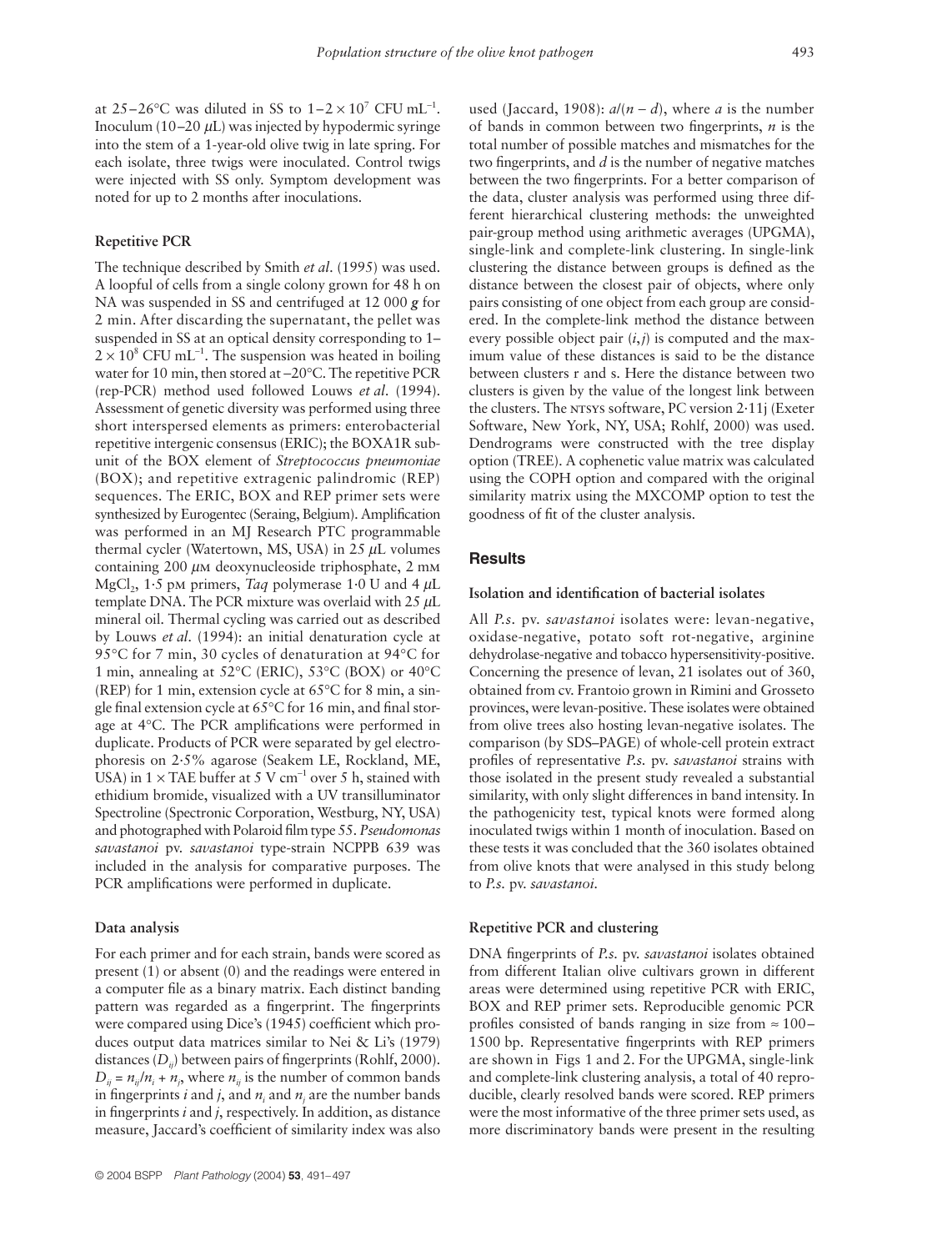

Figure 1 Repetitive PCR fingerprints, using REP primers set, of 16 different *Pseudomonas savastanoi* pv. *savastanoi* isolates obtained from different olive cultivars and provinces in Italy (Table 1; Fig. 3). Lane m: molecular size marker (100 bp DNA ladder; Genenco). Lane 1: *P.s.* pv. *savastanoi* type-strain NCPPB 639; lane 2: Frantoio/Rimini (FrRn); lane 3: Frantoio/ Rimini (FrRn); lane 4: Frantoio/Perugia (FrPg1); lane 5: Frantoio/Pescara (FrPe1); lane 6: Frantoio/Bari (FrBa1); lane 7: Frantoio/Bari (FrBa1); lane 8: Coratina (Corat); lane 9: Coratina (Corat); lane 10: Coratina (Corat); lane 11:Leccino/Chieti (LecCh); lane 12: Moraiolo/ Chieti (Mor); lane 13: Rosciola /Roma (Rosc); lane 14: Ritornella /Roma (Rit); lane 15: Itrana / Roma (Itr); lane 16: Carboncella /Rieti (Carb1).



Figure 2 Repetitive PCR fingerprints, using REP primer sets, of 16 different *Pseudomonas savastanoi* pv. *savastanoi* isolates obtained from olive cv. Frantoio grown in different provinces in Italy (Table 1; Fig. 3). Lane m: molecular size marker (100 bp DNA ladder; Genenco). Lane 1: *P.s.* pv. *savastanoi* NCPPB 639 type-strain; lane 2: Frantoio/Rimini (FrRn); lane 3: Frantoio/Rimini (FrRn); lane 4: Frantoio/ Perugia (FrPg1); lane 5: Frantoio/Perugia (FrPg1); lane 6: Frantoio/Pescara (FrPe1); lane 7: Frantoio/Pescara (FrPe1); lane 8: Frantoio/ Rieti (FrRi2); lane 9: Frantoio/Rieti (FrRi1); lane 10: Frantoio/Grosseto (FrGr); lane 11: Frantoio/ Grosseto (FrGr); lane 12: Frantoio/Viterbo (FrVt1); lane 13: Frantoio/ Viterbo (FrVt1); lane 14: Frantoio/ Bari (FrBa1); lane 15: Frantoio/Bari (FrBa1); lane 16: Frantoio/ Bari (FrBa1).

banding pattern compared with ERIC and BOX primers. A cophenetic value of  $> 0.90$ , 0.84 and 0.81 was determined for the three similarity matrixes, UPGMA, singlelink and complete-link, respectively, indicating a high goodness of fit for the cluster analysis. Dice's coefficient and Jaccard's similarity index yielded very similar dendrograms (data not shown). Only the results obtained with Dice's coefficient are discussed here.

UPGMA analysis of the combined data sets (Fig. 3) using Dice's coefficient mainly revealed a high similarity among the *P.s.* pv. *savastanoi* isolates from different cultivars and provinces of Italy, but also the occurrence of different patterns. In some areas (the provinces of Bari, Perugia, Pescara, Rieti and Viterbo), isolates showing different fingerprints were obtained from cv. Frantoio (Table 1; Fig. 2). In particular, three different fingerprints out of 20 isolates were found from this cultivar in the province of Rieti. Isolates obtained from cvs Carboncella and Pendolino also showed variability, and revealed two patterns. However, the overall similarity among all the isolates was 81%, and this high similarity, as well as the kind of branching pattern of the dendrogram (a bush-like

topology), did not allow grouping of the isolates. In total, 20 different patterns (assigned letters a to v, excluding j and k) were obtained (Table 1). The type-strain NCPPB 639 showed distinct fingerprinting and represents a different pattern, showing 93% similarity with the pattern characterizing some isolates obtained from the cv. Frantoio in the province of Bari. The isolates obtained from cvs Carolea, Coratina, Correggiolo, Itrana and Moraiolo showed distinct fingerprints, whereas the isolates from cvs Rosciola and Ritornella growing in the same area yielded the same fingerprint (Fig. 1, lanes 13 and 14), similar to the isolates from cv. Leccino obtained from either Perugia or Chieti.

The single-link clustering method, like UPGMA, suggested a high level of similarity between isolates. The isolates from cv. Carolea, which deviated the most, generally showed 91% similarity with the others. The complete-link clustering analysis revealed a similar dendrogram structure to the previous methods.

There were no differences in banding patterns shown by isolates from the same locality obtained in either spring or autumn.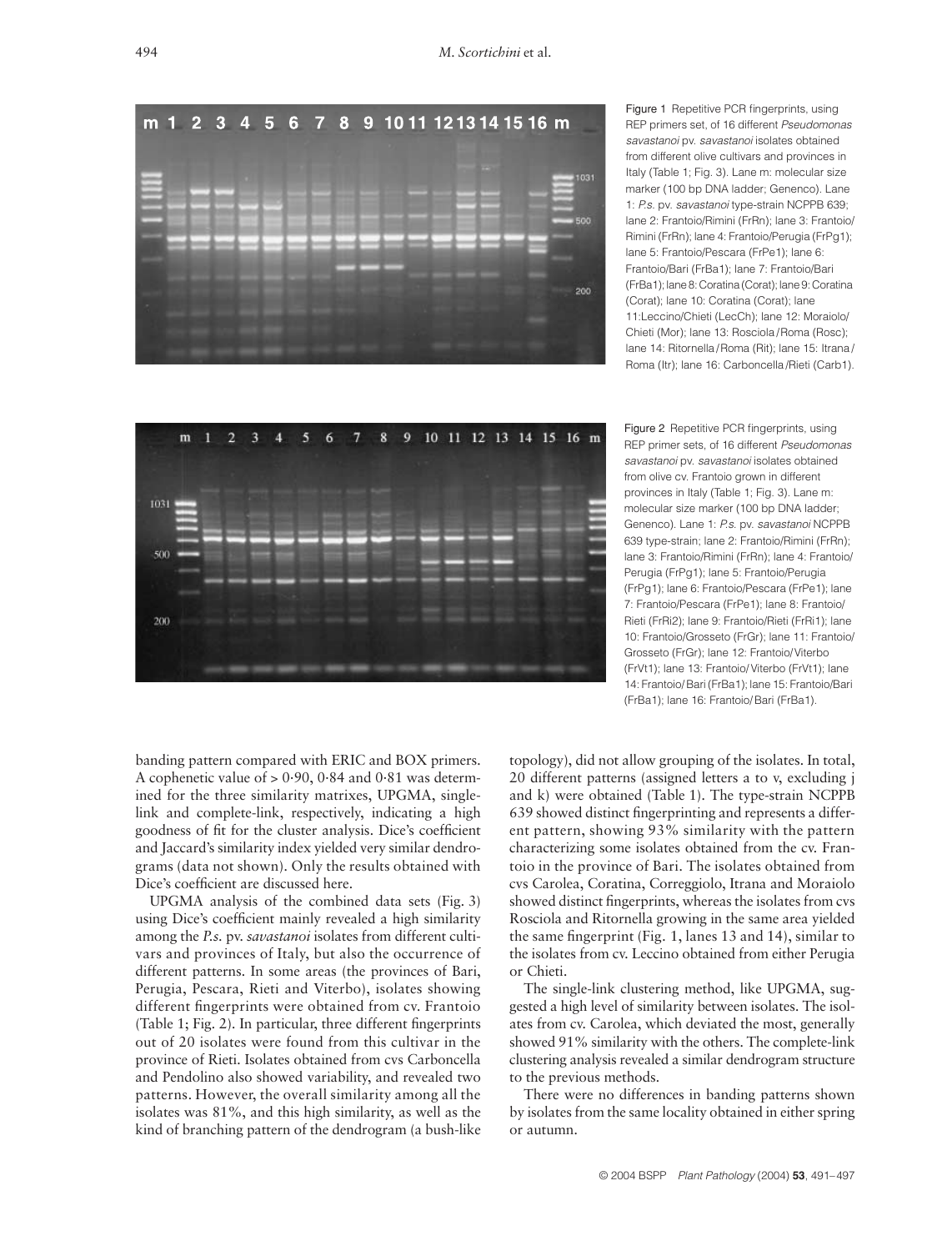

Figure 3 Dendrogram of genetic similarity generated by 360 *Pseudomonas savastanoi* pv. *savastanoi* isolates from olive in Italy. The similarity is the result of the combined data set of ERIC, BOX and REP primer sets using UPGMA analysis and Dice's coefficient. For each pattern the cultivar and province are indicated (Table 1). 639: *P.s.* pv. *savastanoi* NCPPB 639, type strain.

# **Discussion**

This study examined genetic variability among 360 isolates of *P.s.* pv. *savastanoi* obtained from knots of several olive cultivars grown in different regions of Italy. The UPGMA analysis of DNA fingerprints, obtained with repetitive PCR and ERIC, BOX and REP primer sets revealed the presence of 20 patterns among the isolates tested. However, assessment of the genetic similarity, performed using three different hierarchical clustering algorithms, showed a relevant similarity of the isolates. With UPGMA analysis no clustering of the isolates was obtained, and their overall similarity was 81%. Single-link and complete-link clustering algorithms confirmed such findings. The topology of the dendrograms was always bush-like rather than tree-like.

The genetic structure of *O. europaea*, inferred by using genetic markers (AFLP, RAPD, SSR), always shows bifurcating (tree-like) dendrograms, regardless of the genetic marker, distance measure and clustering algorithm used, and grouping of cultivars is always possible. Belaj *et al*. (2003) used three different genetic markers to study the relationships among 32 olive cultivars. UPGMA analysis revealed two groups related at 24, 48 and 61% similarity using SSR, RAPD and AFLP, respectively. In addition, the whole data set combined revealed a similarity of 45% between the two groups of cultivars (Fig. 4). Consequently, the genetic structure of the host-plant population does not

reflect that of its pathogen, at least as far as the Italian olive germplasm is concerned.

The occurrence of mirror-image dendrograms (Fahrenholz's rule), obtained on assessment of the genetic structures, suggests that the coadaptation between host and parasite might be a case of coevolution (the reciprocal selective influence between the two parties over a prolonged period) (Ridley, 1996; Page & Holmes, 1998). For example, coevolution has been shown for aphids and their endosymbiotic bacterium *Buchnera aphidicola* which is associated by descent (Moran *et al*., 1993). The findings obtained in the present study suggest a case of association by colonization for the *P.s.* pv. *savastanoi*–*O. europaea* pathosystem.

Epidemiological studies support such a hypothesis. *Pseudomonas savastanoi* pv. *savastanoi* incites knots in the host plant through scars formed when leaves fall (Hewitt, 1938), or through wounds caused by hail, pruning or harvesting (Smith, 1920). The knots tend to enlarge after their induction, and the bacterium escapes from knot fissures during rain. From there it can colonize other natural or artificial openings on the tree (Horne *et al*., 1912) or stem and leaves as an epiphytic bacterium (Ercolani, 1978). Systemic spread of the bacterium within the tree, however, appears infrequent and not extensive (Wilson & Magie, 1964), while seed transmission of the pathogen has never been documented. The olive fruit fly can contain the microorganism (Petri, 1909). From these findings, *P.s.*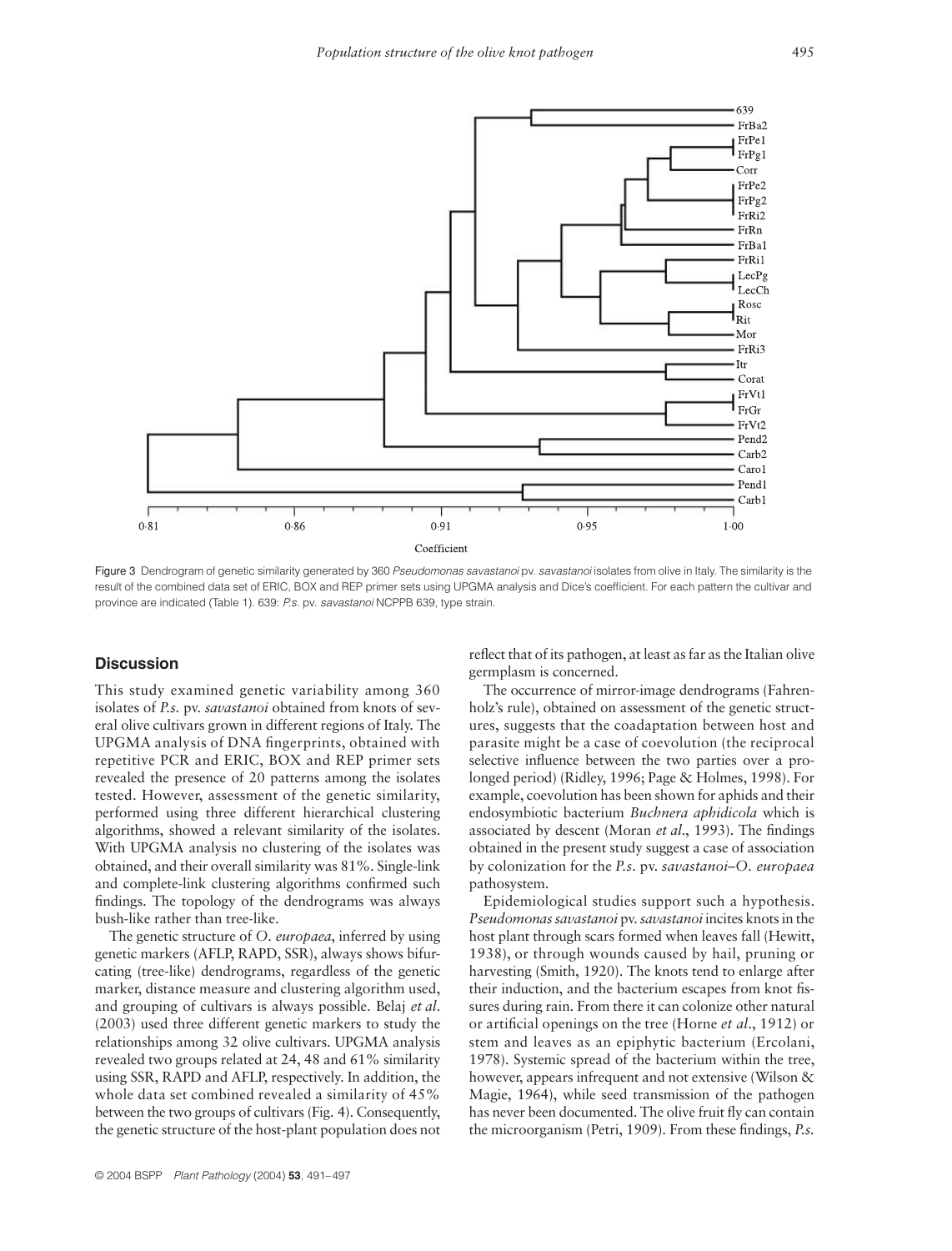

Figure 4 Dendrogram of relationships among 32 olive cultivars obtained using the combined data set of RAPD, AFLP and SSR markers. UPGMA analysis and Dice's coefficient have been used. Two main groups of cultivars are shown. (Reproduced with permission from Belaj *et al*., 2003.)

pv. *savastanoi* appears as a typical plant colonizer establishing a pathogenic relationship with the host plant.

The structure of the various *P.s.* pv. *savastanoi* populations varied insignificantly between spring and autumn and over the 2 years of sampling. The same genomic fingerprints have been found for isolates obtained from the same cultivars and locality during spring and autumn in both years, although different fingerprints of the bacterium occur in the same area or associated with the same cultivar. Similar results were observed in other areas of Italy (Campisano *et al*., 2001).

## **Acknowledgements**

The authors wish to thank all colleagues who sent olive knot samples for the study.

### **References**

- Alvarez F, Garcia de los Rios JE, Jimenez P, Rojas A, Riche P, Troya MT, 1998. Phenotypic variability in different strains of *Pseudomonas syringae* subsp. *savastanoi* isolated from different hosts. *European Journal of Plant Pathology* **104**, 603–9.
- Angiolillo A, Mencuccini M, Baldoni L, 1999. Olive genetic diversity assessed using amplified fragment length polymorphism. *Theoretical and Applied Genetics* **98**, 411–21.
- Belaj A, Trujillo I, de la Rosa R, Rallo L, Gimenez MJ, 2001. Polymorphism and discrimination capacity of randomly amplified polymorphic markers in an olive germplasm bank. *Journal of the American Society of Horticultural Science* **126**, 64–71.
- Belaj A, Satovic Z, Rallo L, Trujillo I, 2002. Genetic diversity and relationships in olive (*Olea europea* L.) germplasm collection as determined by randomly amplified polymorphic DNA. *Theoretical and Applied Genetics* **105**, 638–44.
- Belaj A, Satovic Z, Cipriani G, Baldoni L, Testolin R, Rallo L, Trujillo I, 2003. Comparative study of the discriminating capacity of RAPD, AFLP and SSR markers and of their effectiveness in establishing genetic relationships in olive. *Theoretical and Applied Genetics* **107**, 736–44.
- Besnard G, Baradat P, Bervillé A, 2001a. Genetic relationships in the olive (*Olea europea* L.) reflect multilocal selection of cultivars. *Theoretical and Applied Genetics* **102**, 251–8.
- Besnard G, Breton C, Baradat P, Khadari B, Bervillé A, 2001b. Cultivar identification in olive based on RAPD markers. *Journal of the American Society of Horticultural Science* **126**, 668–75.
- Bronzini de Caraffa V, Maury J, Gambotti C, Breton C, Bervillé A, Giannettini J, 2002. Mitochondrial DNA variation and RAPD mark oleaster, olive and feral olive from western and eastern Mediterranean. *Theoretical and Applied Genetics* **104**, 1209–16.
- Campisano A, Catara V, Bella P, Pacetto A, Cirvilleri G, Tirrò A, 2001. Rep-PCR genomic fingerprinting of *Pseudomonas savastanoi* pv. *savastanoi* strains from eastern